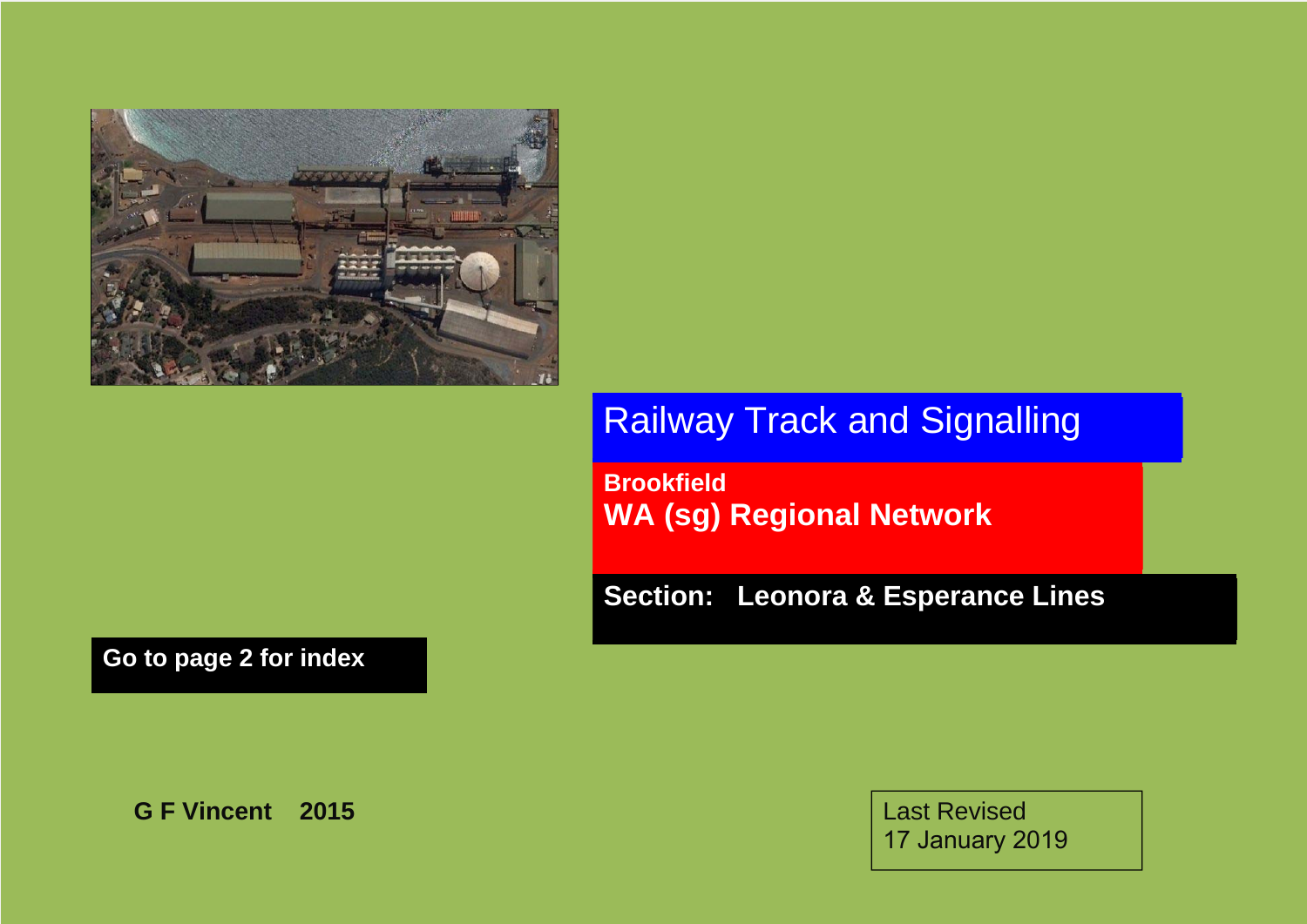| REGIONAL WA (s.g.) TRACK & SIGNAL INDEX |                |                              |  |
|-----------------------------------------|----------------|------------------------------|--|
| Page                                    | <b>Drawing</b> | <b>Section</b>               |  |
|                                         | Cover          | <b>Regional WA (sg)</b>      |  |
| $\overline{2}$                          |                | <b>Index</b>                 |  |
| $\overline{3}$                          | Sect. L9       | Leonora line                 |  |
| $\overline{4}$                          | W1841          | <b>Broad Arrow - Menzies</b> |  |
| 5                                       | W1842          | Myamin - Malcolm             |  |
| 6                                       | W1843          | Leonora                      |  |
| $\overline{7}$                          | Sect. L8       | <b>Esperance Line</b>        |  |
| 8                                       | W1851          | Hampton Ballast-Kambalda     |  |
| 9                                       | W1852          | Lefroy-Cowan                 |  |
| 10                                      | W1853          | <b>Norseman-Salmon Gums</b>  |  |
| 11                                      | W1854          | <b>Grass Patch-Gibson</b>    |  |
| 12                                      | W1855          | <b>Esperance</b>             |  |
| 13                                      | W1856          | <b>Esperance Wharf</b>       |  |
| 14                                      | W1859          | <b>Redmine Branch</b>        |  |
|                                         |                |                              |  |
|                                         |                |                              |  |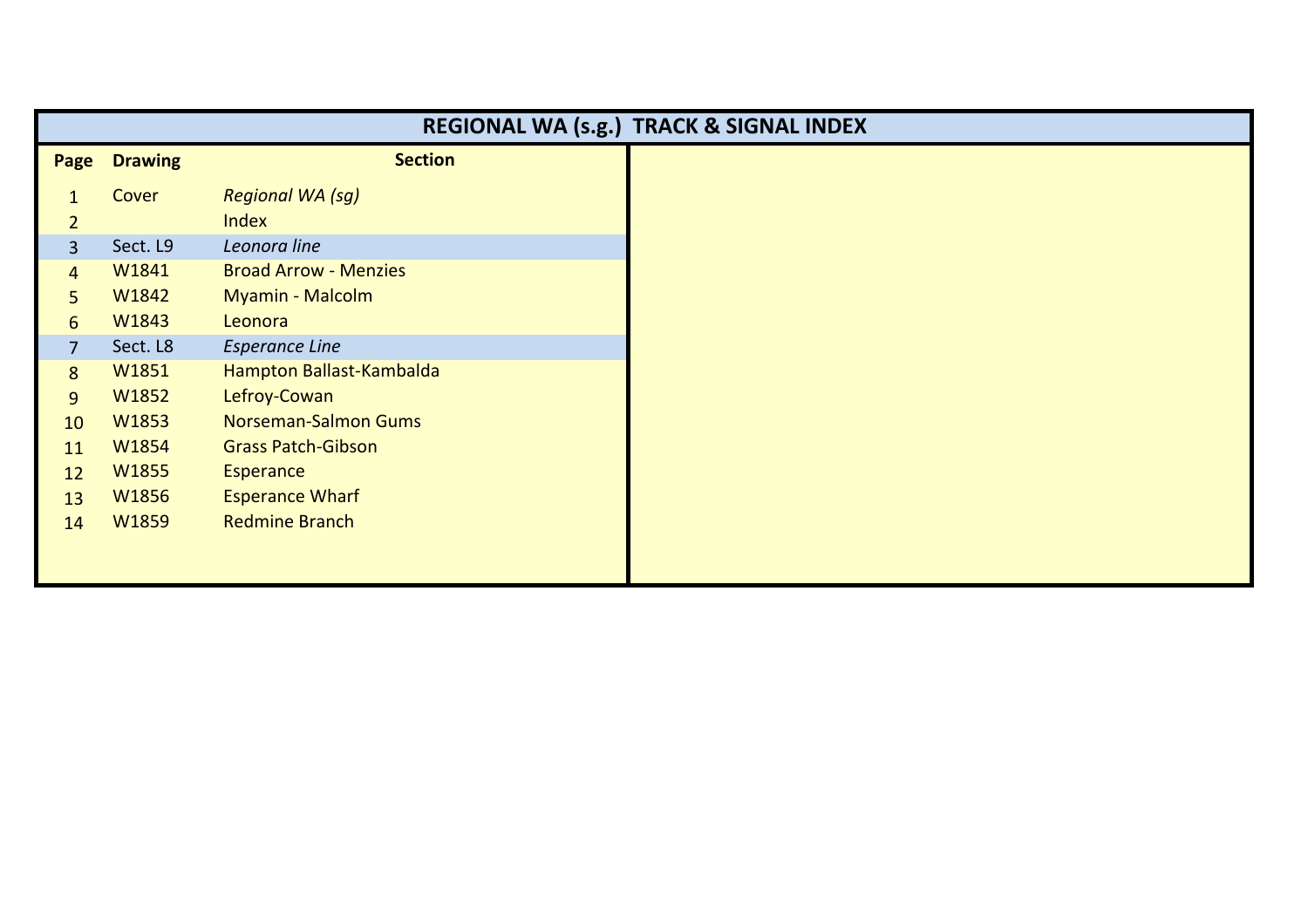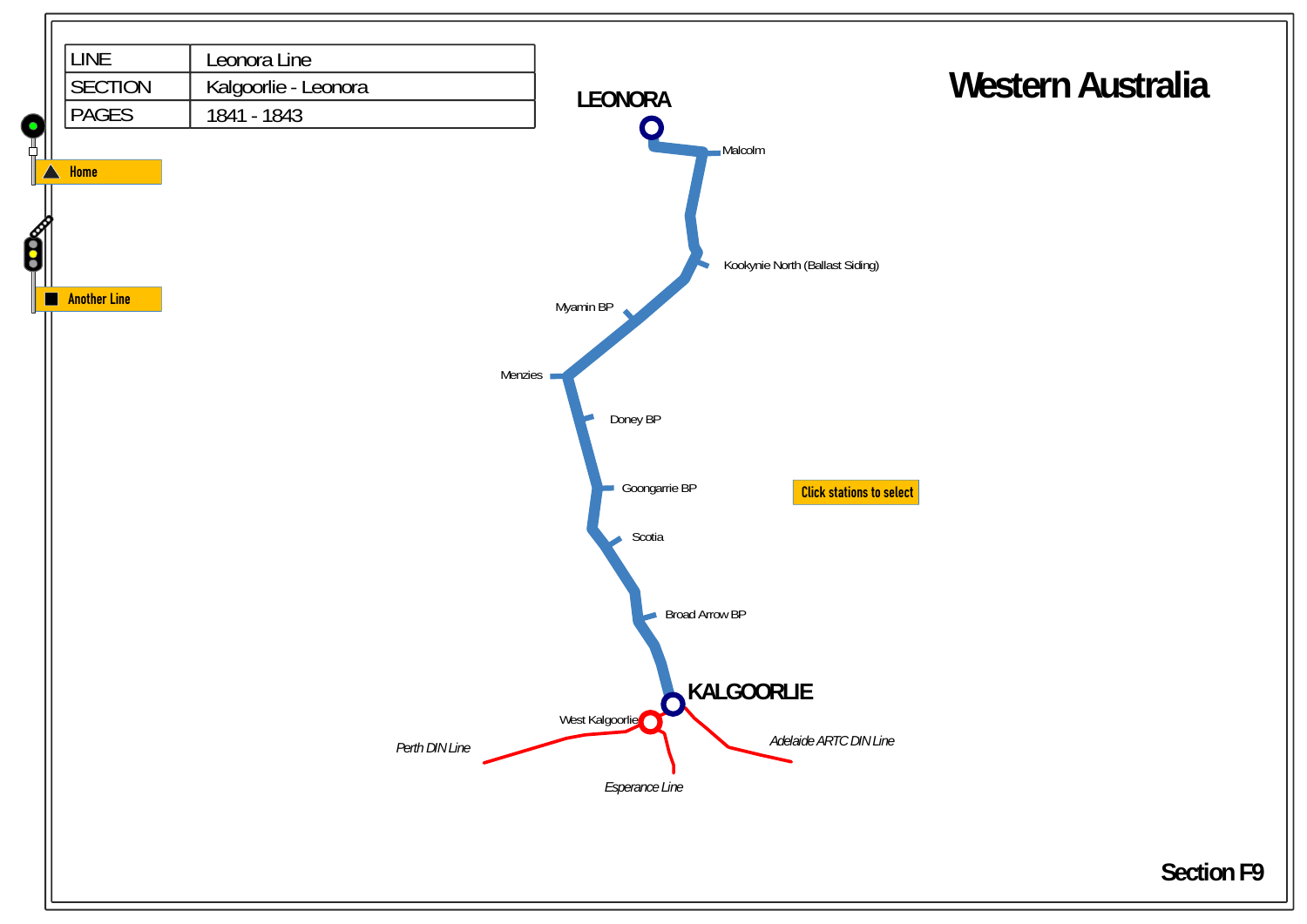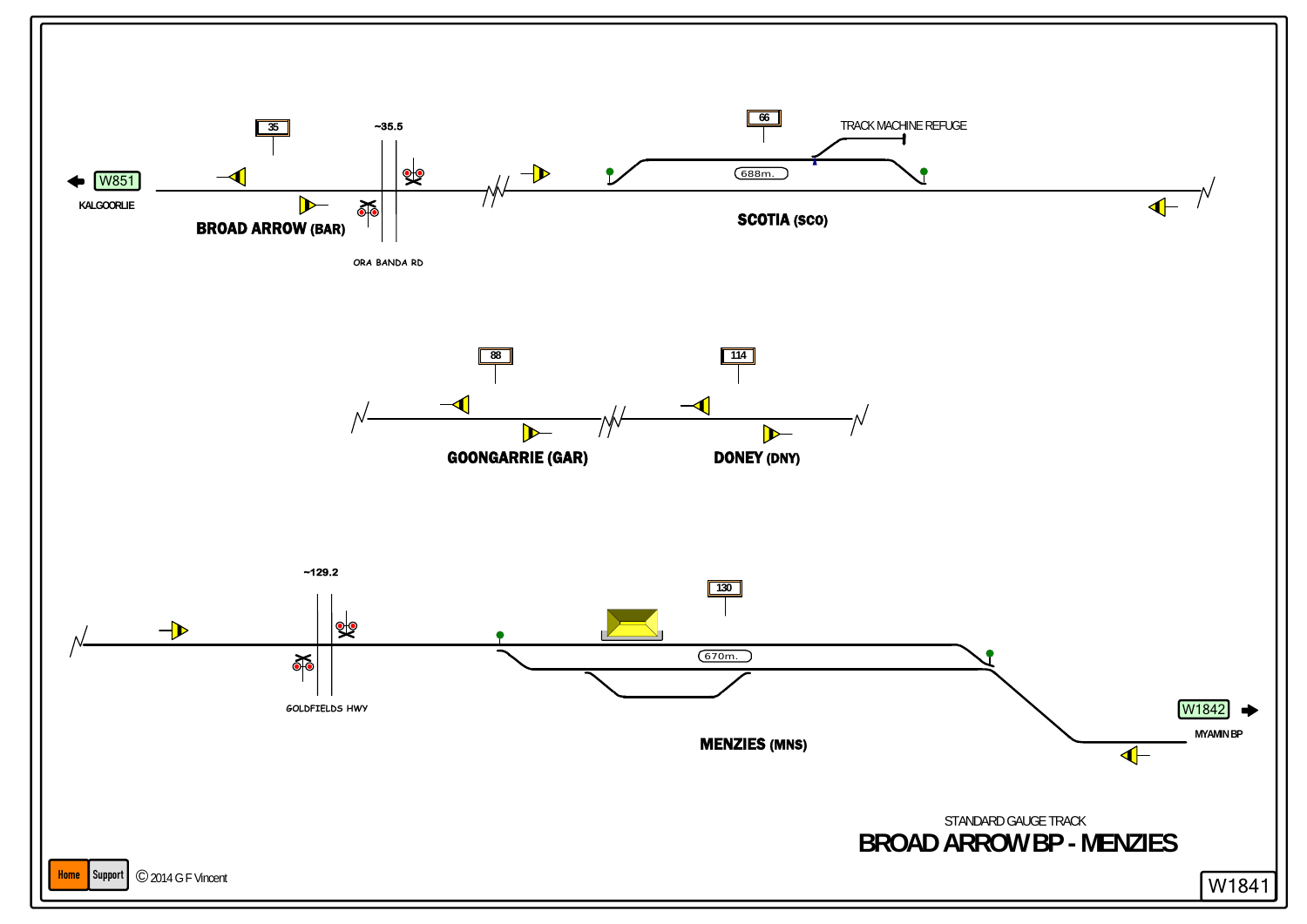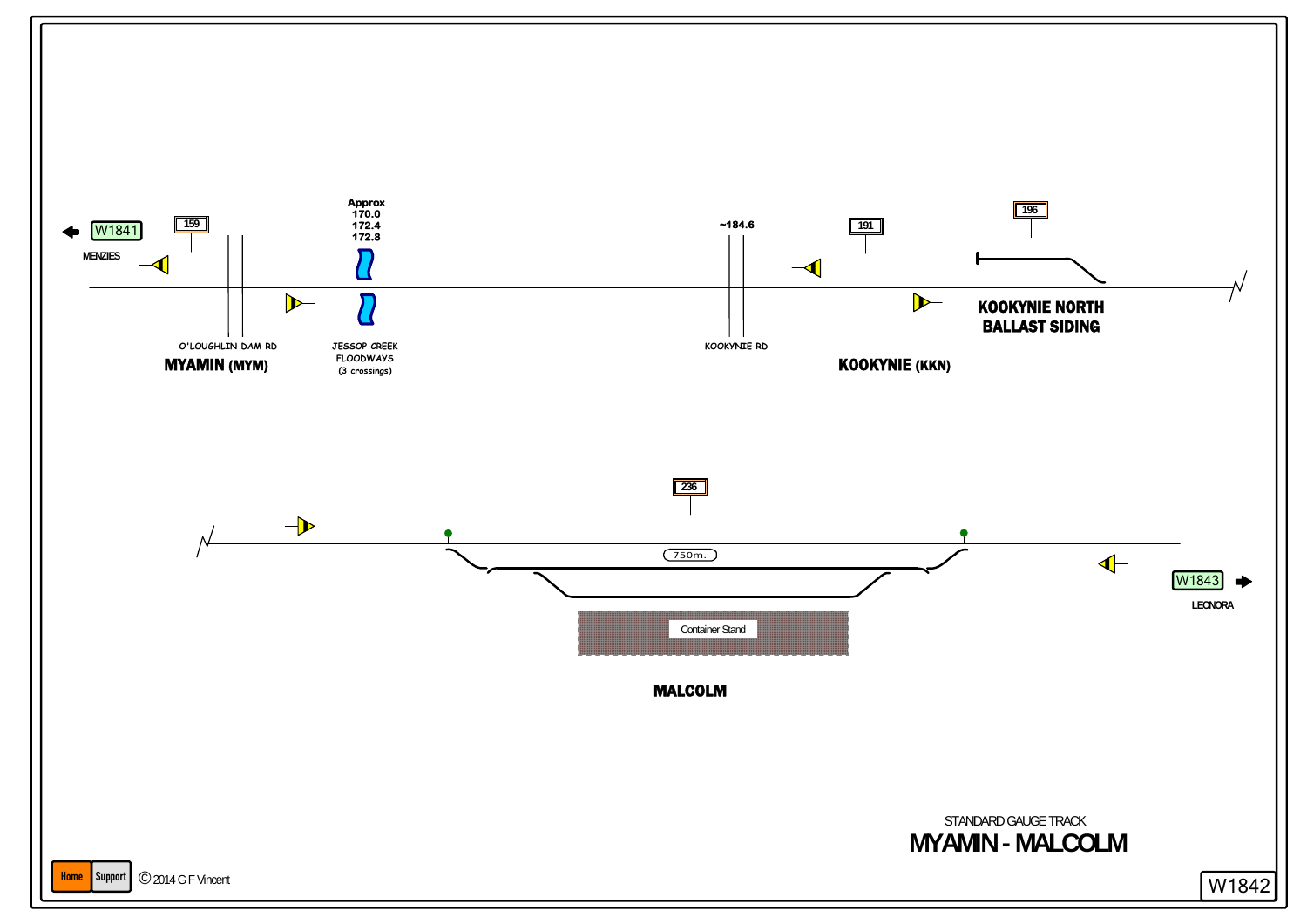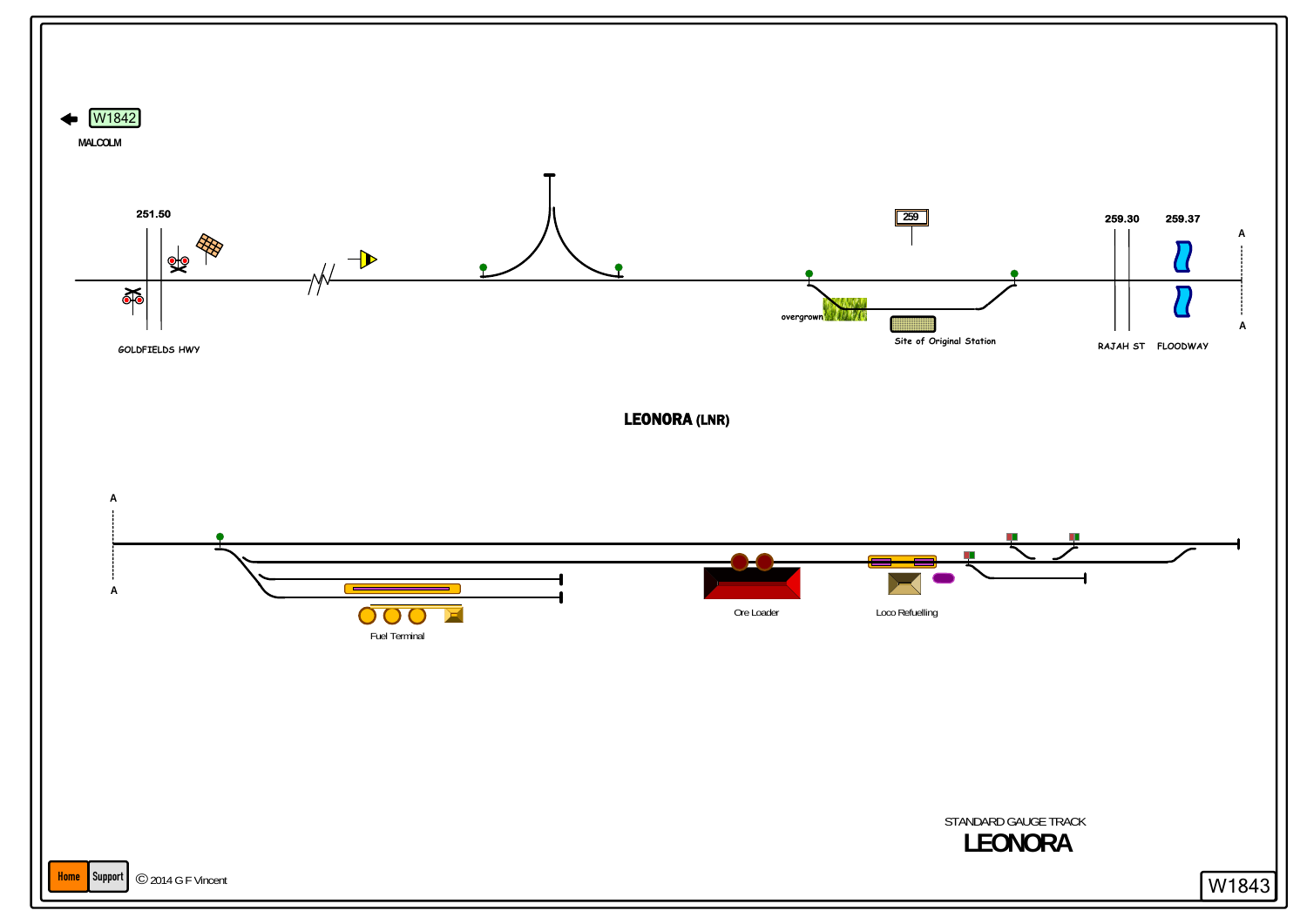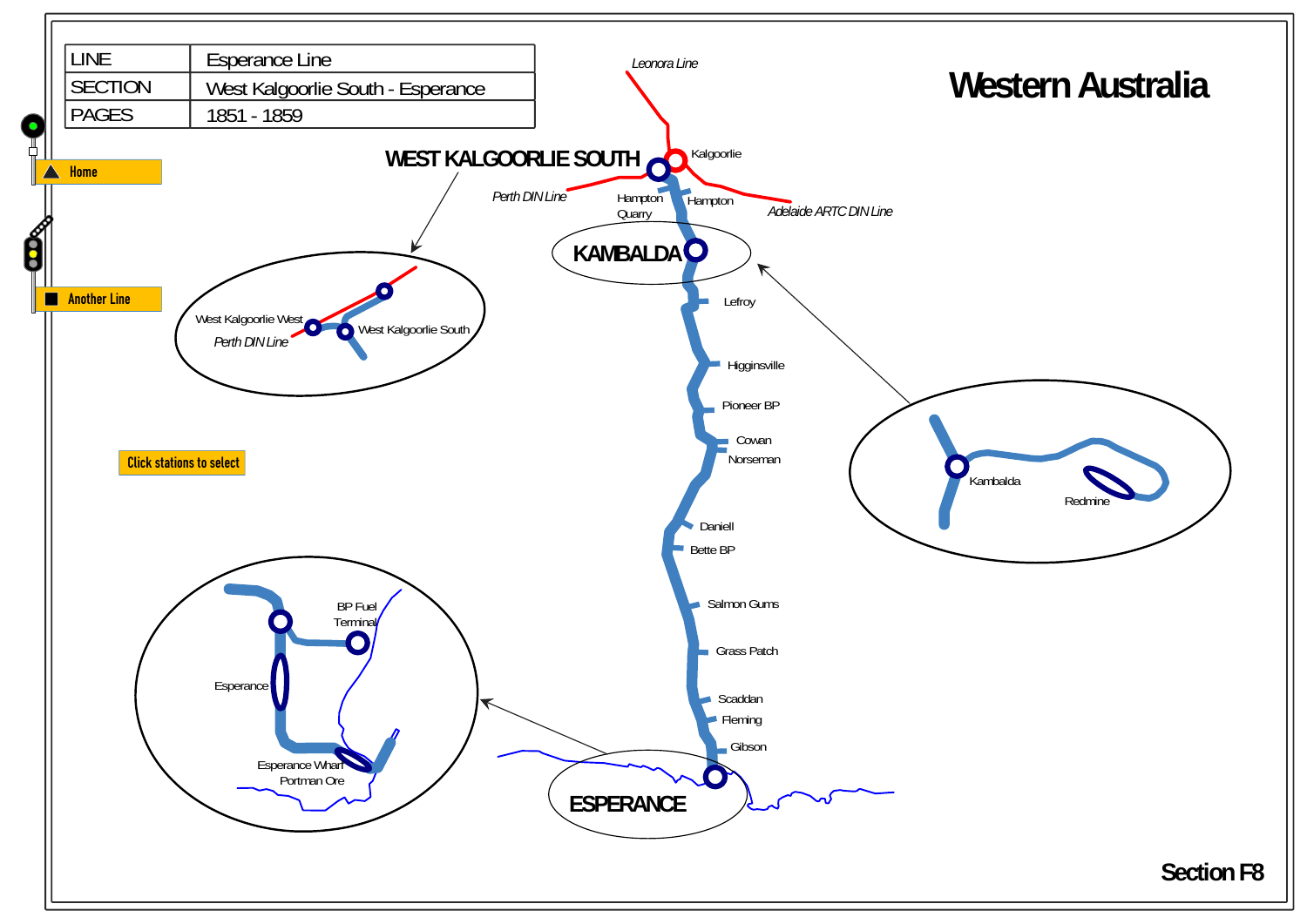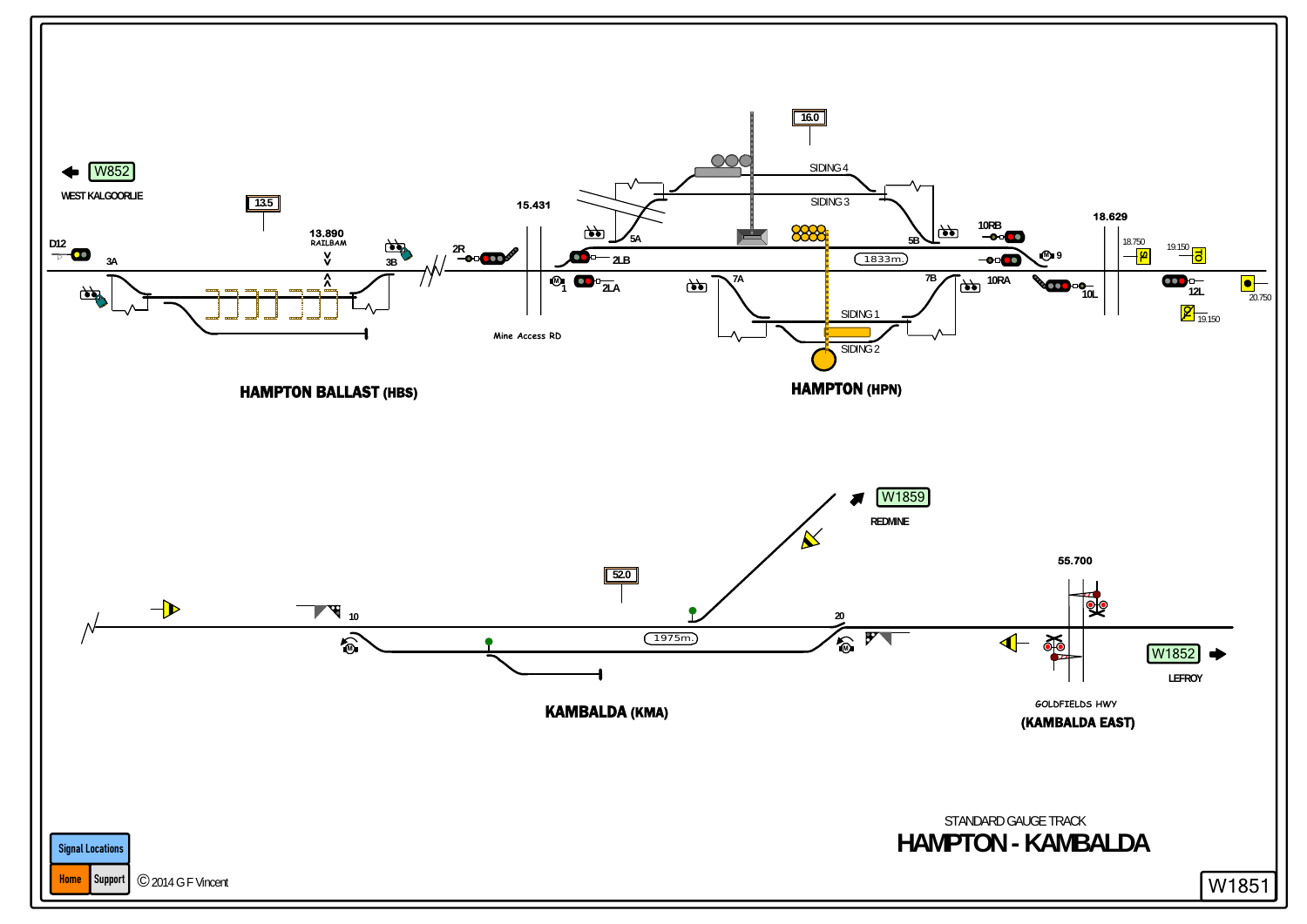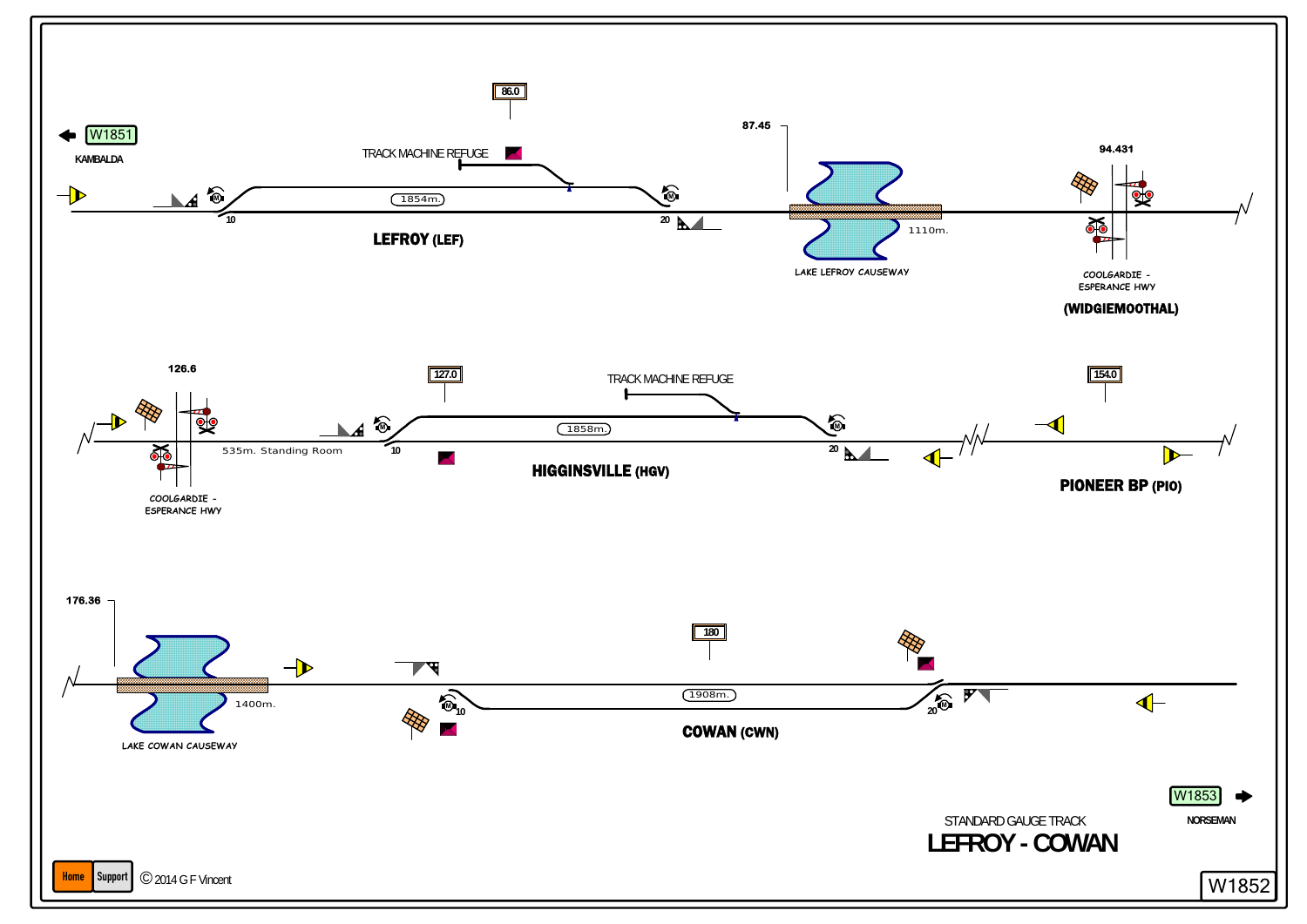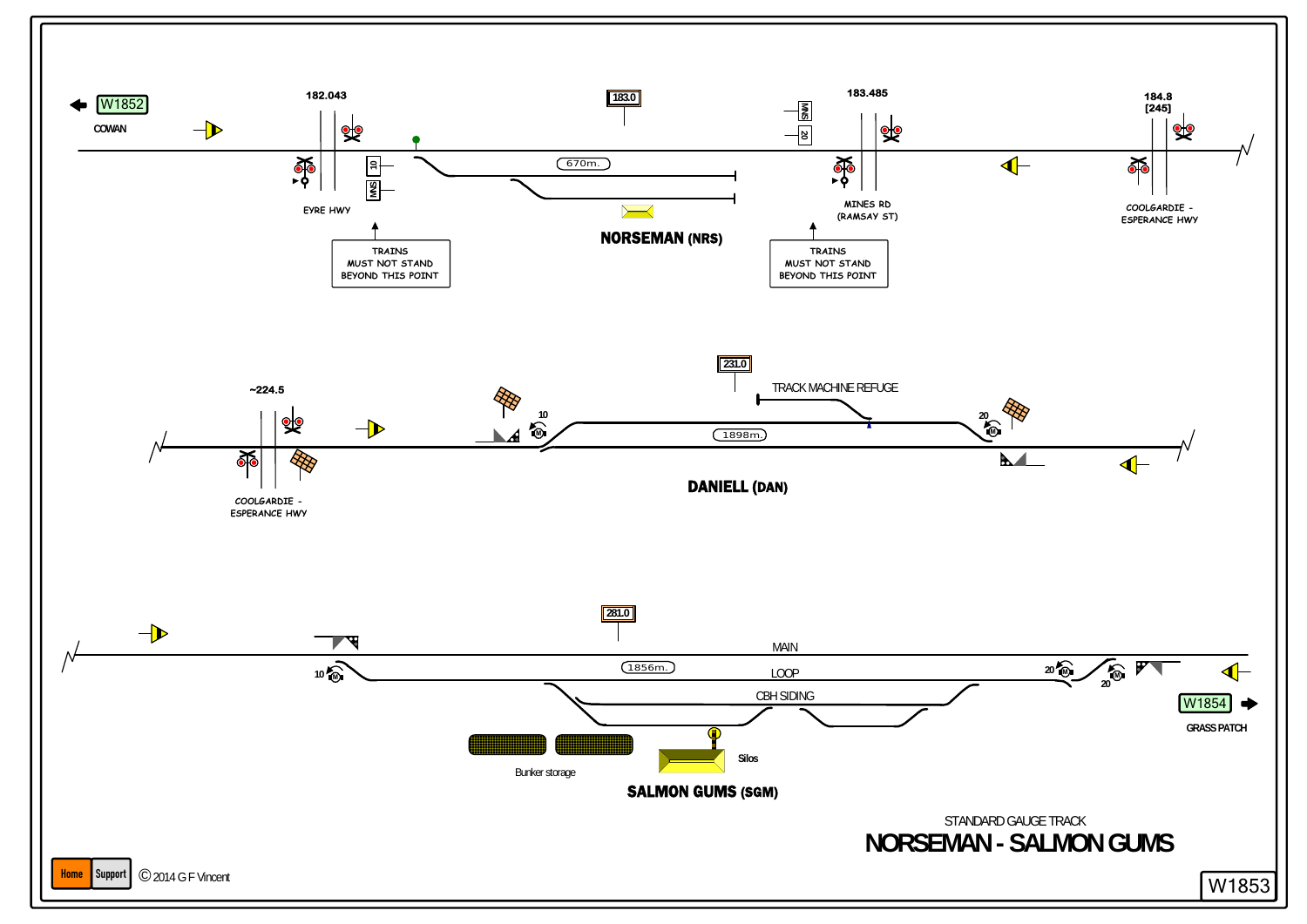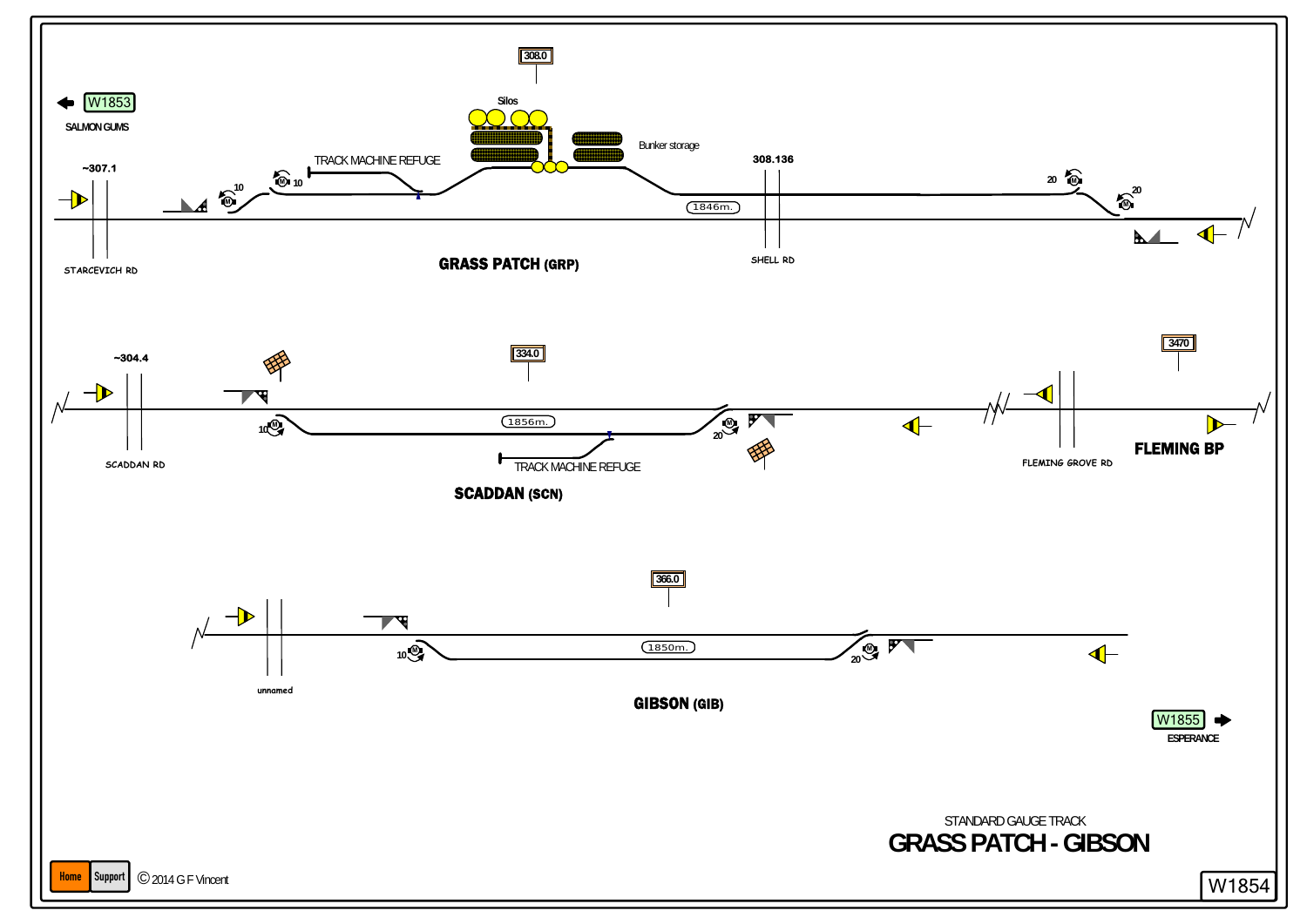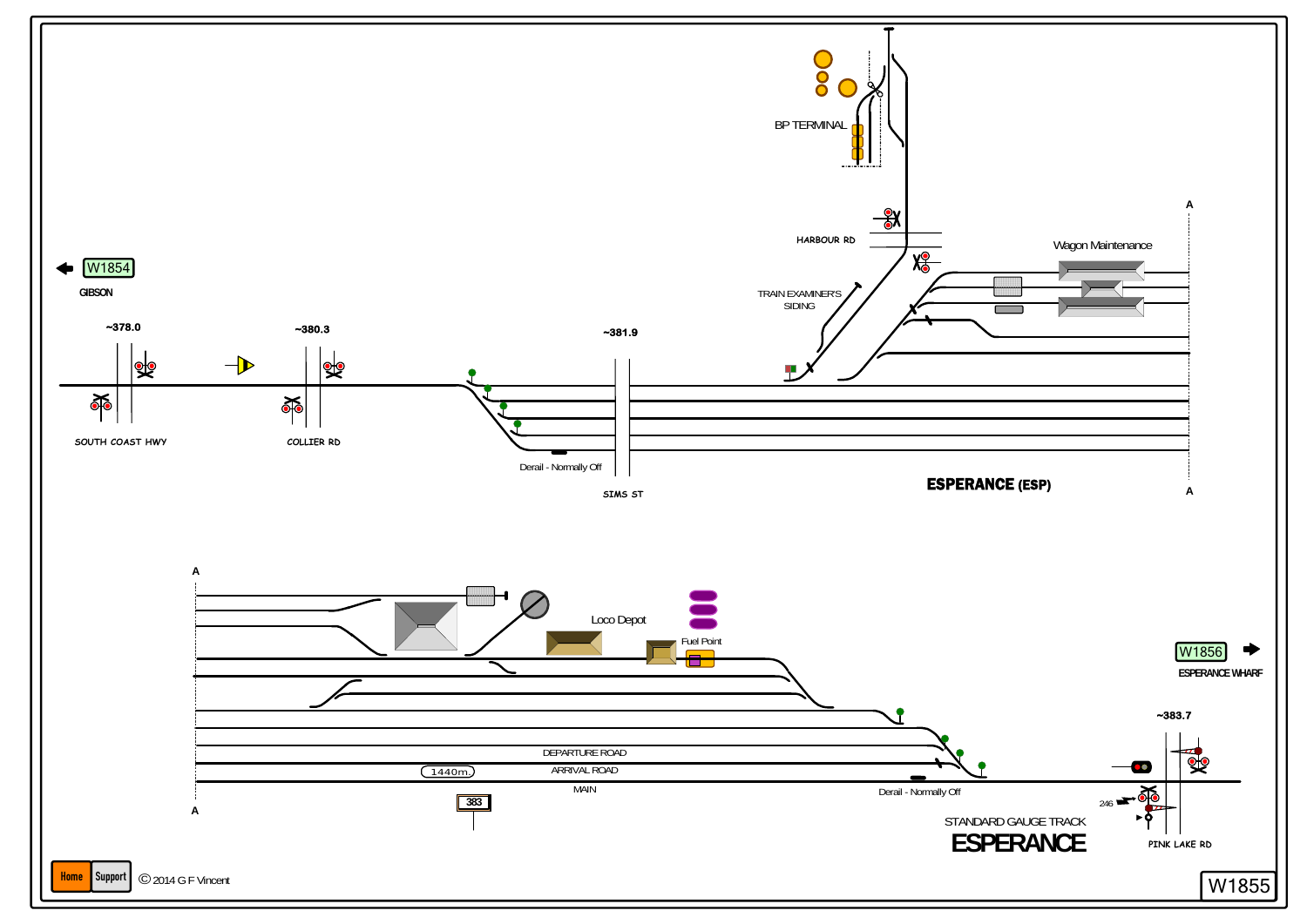